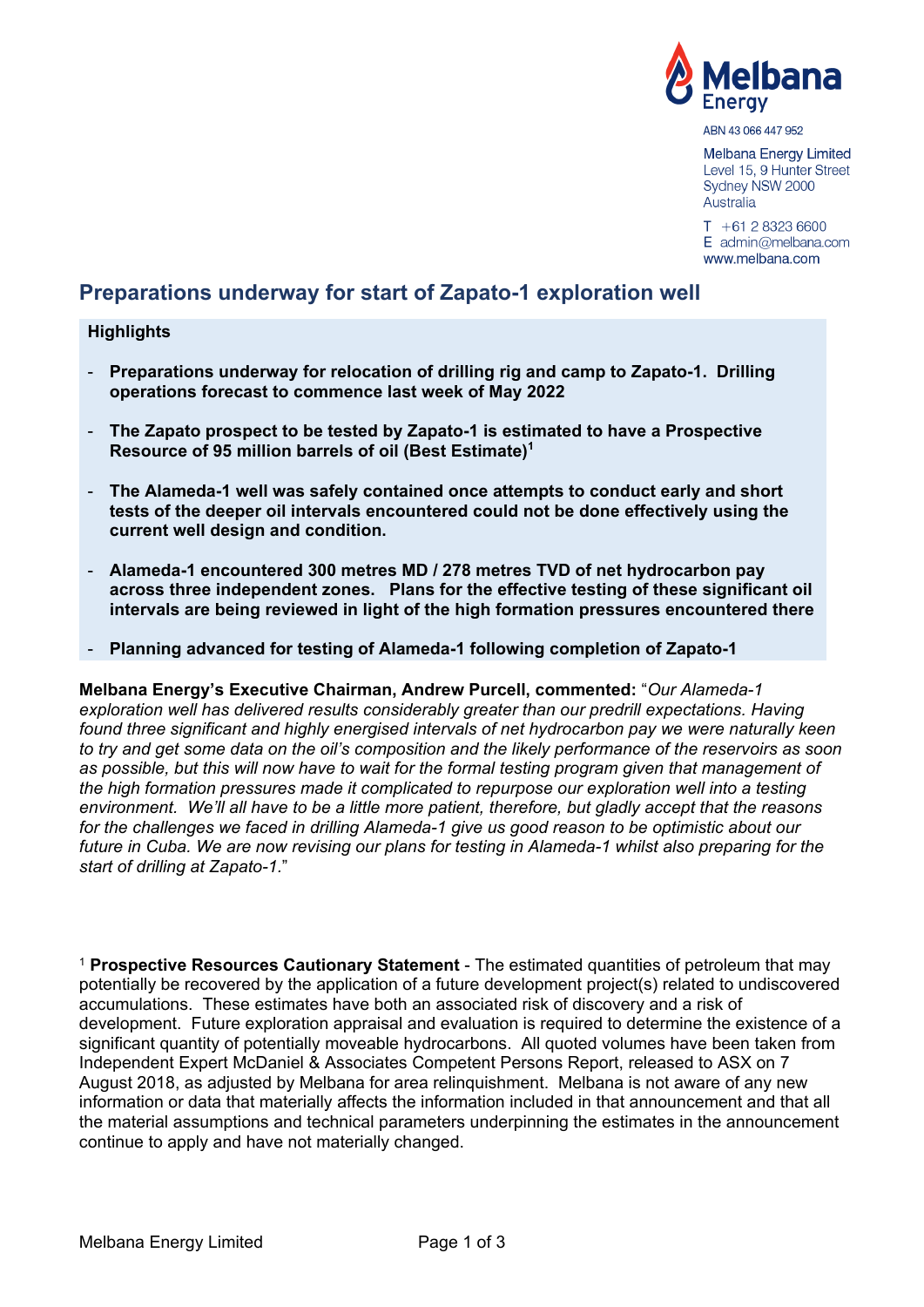

# **SYDNEY, AUSTRALIA (28 APRIL 2022)**

Melbana Energy Limited (ASX: MAY) (**Melbana**) is pleased to provide this update on its drilling operations in its Block 9 contract area onshore Cuba.

The high mud weight environment that was required to be built up to safely contain the highly energised oil interval encountered in Alameda-1 in the deepest Marti structure led to ambitions to conduct short preliminary tests of the moveable hydrocarbons encountered there and in the higher, Alameda, structure being impractical. Rather than persevere with attempts to address these issues and repurpose an exploration well into a testing environment whilst incurring day rates for both the main drilling rig and the well testing equipment, it has been determined to be more economic to move the rig and commence drilling of Zapato-1.

Whilst drilling the Zapato-1 well, Melbana's project management team will also complete its review of plans for the longer term testing of the oil intervals encountered at Alameda-1 to allow for the higher formation pressures encountered there. The Alameda-1 exploration well was designed with several layers of contingency, which ended up being needed given the pressures that were encountered were significantly greater than what was predicted from the data available from offset wells. A review of the rig and well design for the actual environment encountered will allow for necessary changes to the drilling rig and well design to be identified and implemented, thus allowing for efficient future testing operations.

During the transfer of the drilling rig and camp to the new site for the drilling of Zapato-1 some essential maintenance and recertification work will need to be done. As such, the current estimate for the commencement of drilling at Zapato-1 is currently the last week of May 2022.

## **Zapato Prospect**

The objective of the Zapato-1 exploration well is to locate the source of the historic Motembo oil field – Cuba's oldest oil field that reportedly contained a very light oil  $(50 - 64.5^{\circ} API)$  present at surface.



*Figure 1 - Location of the Zapato prospect being targeted by Melbana's second exploration well*